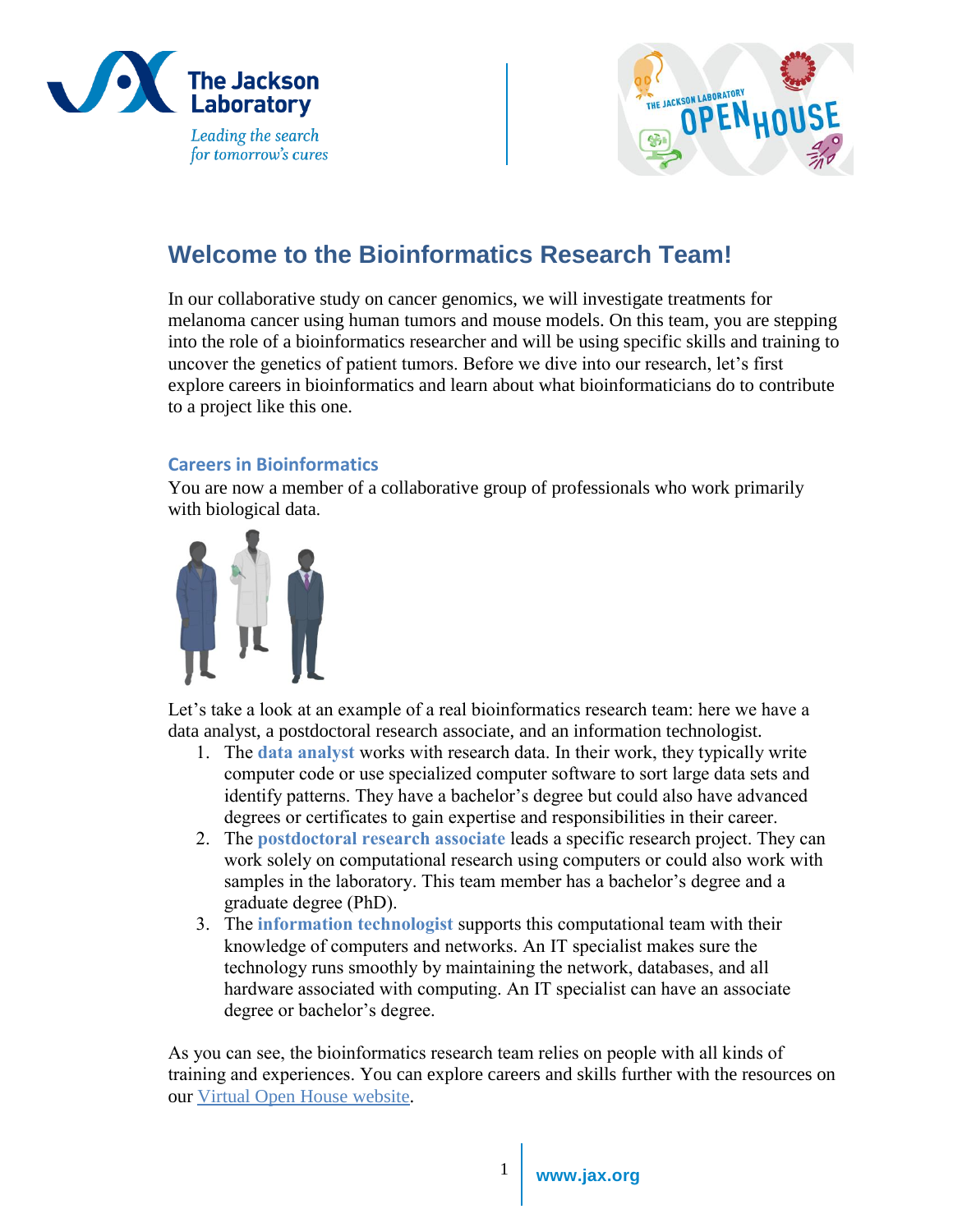# **Your Role as a Bioinformatician**

### Exploring genomics and finding driver mutations

As bioinformatics researchers, an important first part of our team's job is to understand the data with which we are provided. In our portion of the study, we've been given a group of patients who have agreed to let scientists use samples of their tumors to test an experimental melanoma treatment. Our goal is to understand more about the patients and their tumor samples they gave for the study (see **Figure 1**).



#### **Figure 1. The bioinformatics research team analyzes the genomics of patient tumors.**  In collaboration with the clinical and mouse research teams, the bioinformatics team plays an important role in this cancer genomics study by analyzing genomic data to identify mutations in the DNA sequence of patient tumors that could play a role in the progression of melanoma.

Specifically, as bioinformaticians, we are interested in the genetics of the tumors. Because we are equipped to analyze large datasets, we are interested in ALL the genes in a tumor. All the genetic material in a cell or organism is referred to as the *genome* and studying the genome is called *genomics*. One area of genomics is to identify changes in DNA sequence, which we often call *mutation*. Remember, mutations can lead to a cell becoming cancerous.

Researchers have found that a subset of the total mutations involved in cancer, called *driver mutations*, are directly responsible for uncontrolled cellular growth. Recall that cancer cells have genomic instability, so mutations can accumulate but many do not play a role in cancer progression. If a patient has hundreds of mutations, how do we know which ones are important for cancer? How do we identify the driver mutations? Let's explore these questions in our activity.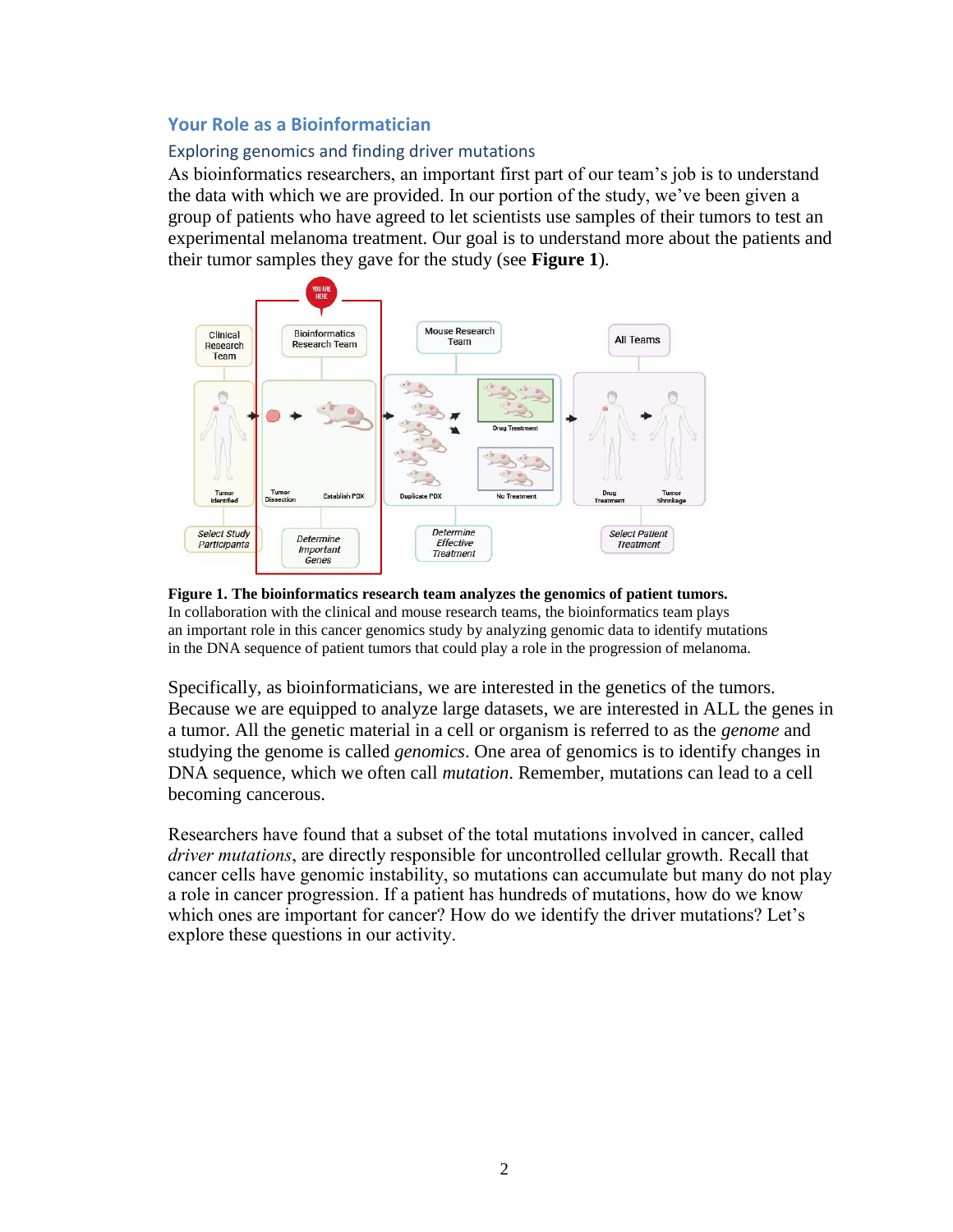# **Bioinformatics Activity**

For this lab, use the **Activity Spreadsheet** to keep track of your work and document your findings. If you have already completed another lab, you can continue to use the same spreadsheet for this portion.

We will now go through the steps to explore the genetic data of our research study participants. You can use your spreadsheet to keep track of your work. Start by working in the "Bioinformatics (Parts 1&2)" tab.

#### Part 1. What genes are most frequently mutated?

Some genes are mutated in >50% of cancer patients. On a quest to identify driver mutations, one possibility to consider is if genes are frequently mutated in a specific cancer, they could be contributing to the progression of that cancer. Let's explore this idea and uncover which genes are frequently mutated in our melanoma patients.

- 1. In order to start our bioinformatics research, we first need to be introduced to the site where we can find genomic data about the patients who are enrolled in our study. To do this, we need to navigate to a cancer database called the [cBioPortal.](https://www.cbioportal.org/)
- 2. Once you open this link, you are on the main page of the cBioPortal database. If you scroll down the center box, you will see a very long list of studies of many different types of cancers. The cBioPortal houses a lot of useful information within each of these studies, including facts about different patients as well as about their cancers, such as about the genetics of different tumors or response to different cancer treatments.
- 3. We are interested in skin cancer, so we will navigate to the skin cancer studies using the menu on the left and clicking on "Skin."
- 4. In the center box, find the study that is directly under "Cutaneous Melanoma" called "Melanoma (Broad/Dana Farber, Nature 2012)." To access this study, check the box next to the study and then click the blue button "Explore the Selected Study." You can also directly access the study using [this link.](https://www.cbioportal.org/study/summary?id=skcm_broad_dfarber)

| <b>Ouick Search Betal</b><br>Query           |                 | <b>Download</b>                                                                                                                 | Please cite: Cerami et al., 2012 & Gao et al., 2013              |
|----------------------------------------------|-----------------|---------------------------------------------------------------------------------------------------------------------------------|------------------------------------------------------------------|
| Select Studies for Visualization & Analysis: |                 | 0 studies selected (0 samples)                                                                                                  | Search<br>٠                                                      |
| Other                                        | 18              | Select all listed studies matching filter (19)                                                                                  |                                                                  |
| Ovary/Fallopian Tube                         | $\sqrt{4}$      | Skin                                                                                                                            |                                                                  |
| <b>Pancreas</b>                              | 10 <sub>1</sub> | <b>Basal Cell Carcinoma</b>                                                                                                     |                                                                  |
| Peripheral Nervous System                    | 5               | Basal Cell Carcinoma (UNIGE, Nat Genet 2016)                                                                                    | 293 samples $\mathbf{\Theta} \triangleq \mathbf{\mathbb{C}}$     |
| Pleura                                       | 3               | <b>Cutaneous Squamous Cell Carcinoma</b>                                                                                        |                                                                  |
| Prostate                                     | 22              | Cutaneous Squamous Cell Carcinoma (DFCI, Clin Cancer Res 2015)                                                                  | 29 samples $\theta \in \mathbb{C}$                               |
| Skin                                         | 19              | Cutaneous Squamous Cell Carcinoma (MD Anderson, Clin Cancer Res<br>Cutaneous Squamous Cell Carcinoma (UCSF, NPJ Genom Med 2021) | 39 samples <b>O</b><br>83 samples <b>0 A C</b>                   |
|                                              |                 | Melanoma                                                                                                                        |                                                                  |
| Soft Tissue                                  | $\mathsf{9}$    | Acral Melanoma (TGEN, Genome Res 2017)                                                                                          | 38 samples <b>OBC</b>                                            |
| <b>Testis</b>                                | $\overline{4}$  | Metastatic Melanoma (DFCI, Nature Medicine 2019)                                                                                | 144 samples $\theta \in \mathbb{C}$                              |
| Thymus                                       | $\mathbf{3}$    | Metastatic Melanoma (UCLA, Cell 2016)                                                                                           | 38 samples <b>O</b> A C                                          |
|                                              |                 | <b>CUTANEOUS MELANOMA</b>                                                                                                       |                                                                  |
| Thyroid                                      | $\overline{A}$  | Melanoma (Broad/Dana Farber, Nature 2012)                                                                                       | 26 samples $\theta \neq \theta$                                  |
|                                              |                 | Melanoma (MSKCC, 2018)                                                                                                          | 696 samples <b>O</b> B                                           |
| <b>Uterus</b>                                | $\overline{9}$  | Melanoma (MSKCC, NEJM 2014)                                                                                                     | 64 samples $\mathbf{0} \in \mathbb{C}$<br>359 samples <b>O B</b> |
| Vulva/Vagina                                 | 1               | Melanomas (TCGA, Cell 2015)<br>Metastatic Melanoma (DFCI, Science 2015)                                                         | 110 samples <b>O</b> A C                                         |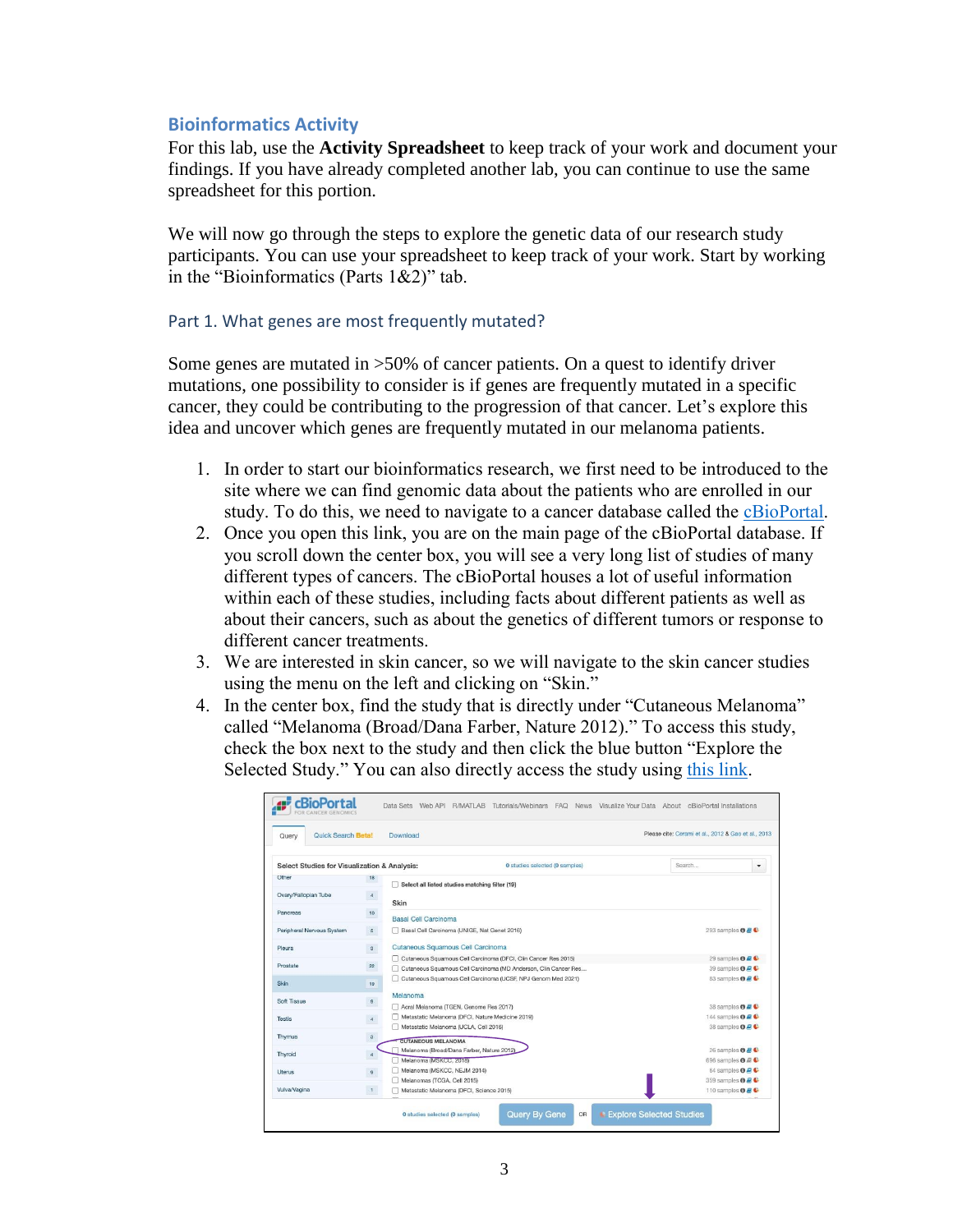- 5. Once on the main page of the study, you can see a lot of information presented as graphs and tables about each of the 25 patients that are part of this study, including the genomic data that is relevant to our bioinformatics study as each patient had genetic testing on their tumors (cancer tissue).
- 6. In order to find the genes that are most frequently mutated in our melanoma study, locate the table that lists the "Mutated Genes" identified in the study. Record the top three genes\* with mutations and the percentage of patients that have each mutation in the "Bioinformatics (Parts 1&2)" tab of your spreadsheet.

\*Genes are given name abbreviations that include a few letters and sometimes numbers. You can simply type the abbreviation of the gene name in the spreadsheet.

7. What do you notice about these genes and the frequencies of mutation? Can we conclude with certainty that these three genes are driving the progression of melanoma?

We need more info! Let's dive deeper . . .

# Part 2. Are the most frequently mutated genes expressed in the skin?

Now we have a sense of which mutations might be important based on mutation frequency in our patient group, but we still need to determine if these mutations drive melanoma (are responsible for progression of the cancer). Perhaps we could look at the typical expression of these genes in skin tissue.

One important thing to keep in mind is that even though we have the same DNA in most of our cells, different sections of the DNA are read and used to make protein in each type of cell. If a specific gene is read and used to make protein, we say it is "expressed." It is likely that some of our patients' mutations are not driving skin cancer because the genes that are mutated are not normally expressed in our skin. Let's explore the expression of the most frequently mutated genes in our study.

- 1. Navigate to the [Human Protein Atlas](https://www.proteinatlas.org/) webpage.
- 2. To use the database, type the name of one of the genes into the search bar and click on the matching gene name that comes up in the search. Then navigate to the tissue atlas.

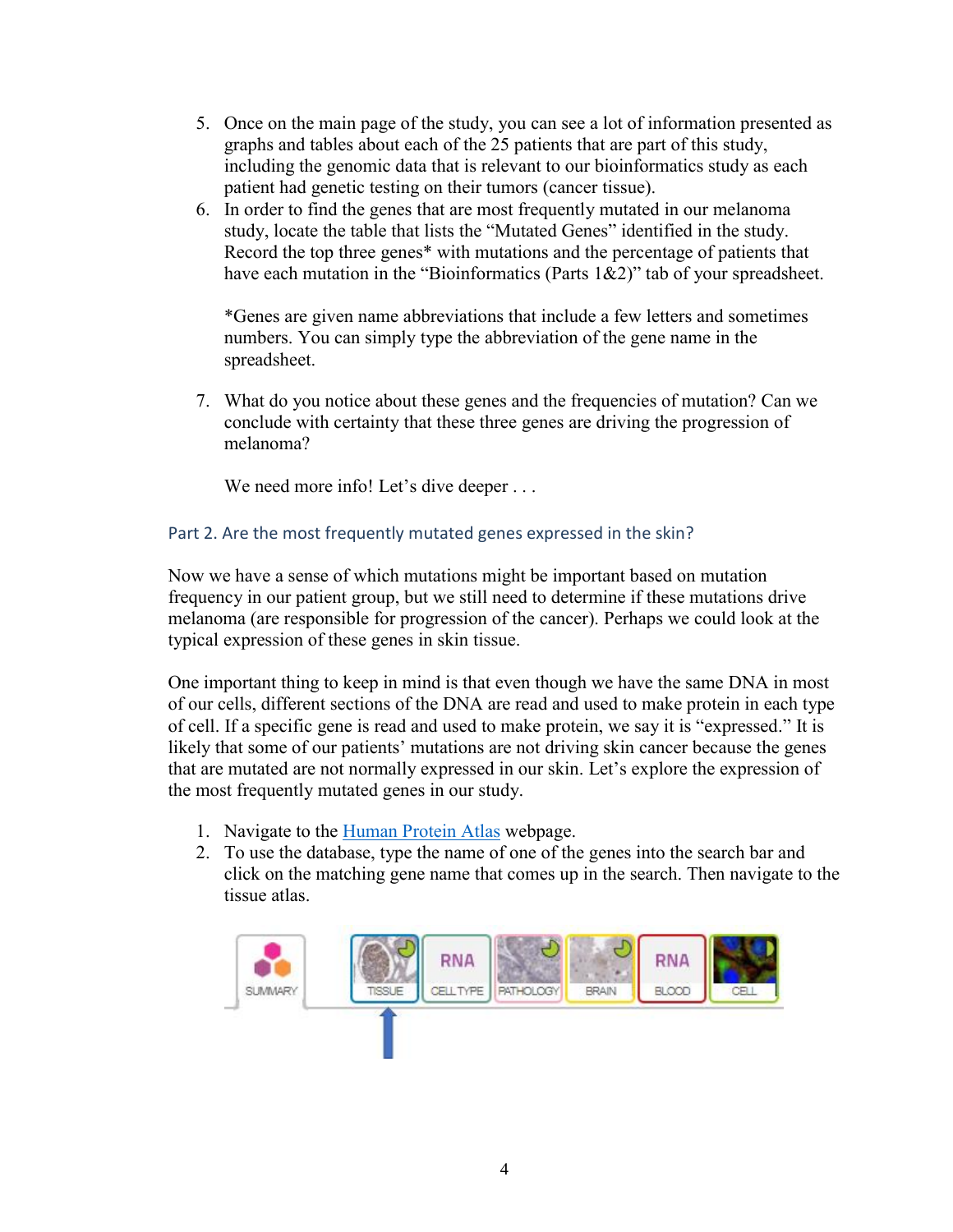3. Scroll down to look at the expression levels in different tissues in the body. We're specifically interested in protein expression, so we'll be looking at the bars on the right side of the graph.



- 4. In the "Bioinformatics (Parts 1&2)" tab of your spreadsheet, note at what level (not expressed, low, medium, or high) the corresponding protein for each gene is expressed in skin and add the level to your spreadsheet.
- 5. Repeat this for each of the most frequently mutated genes and record your findings.

So why aren't these genes expressed in the skin? Does this mean these mutations are not driving melanoma?

Many of the commonly mutated genes are very big. For example, the gene *TTN* is made up of approximately 224,000 nucleotides, while the average gene is made up of only around 28,000 nucleotides\*\*! In fact, the gene is called "Titan" simply due to its size! Since cancer cells have a lot of genomic instability, larger genes are more likely to be mutated due as the result of chance. So, in this case, looking at frequency alone was not the best metric for identifying driver mutations.

*\*\*Source for [TTN length](https://www.ahajournals.org/doi/10.1161/hh2301.100981) and [average gene length.](https://pubmed.ncbi.nlm.nih.gov/11181995/)*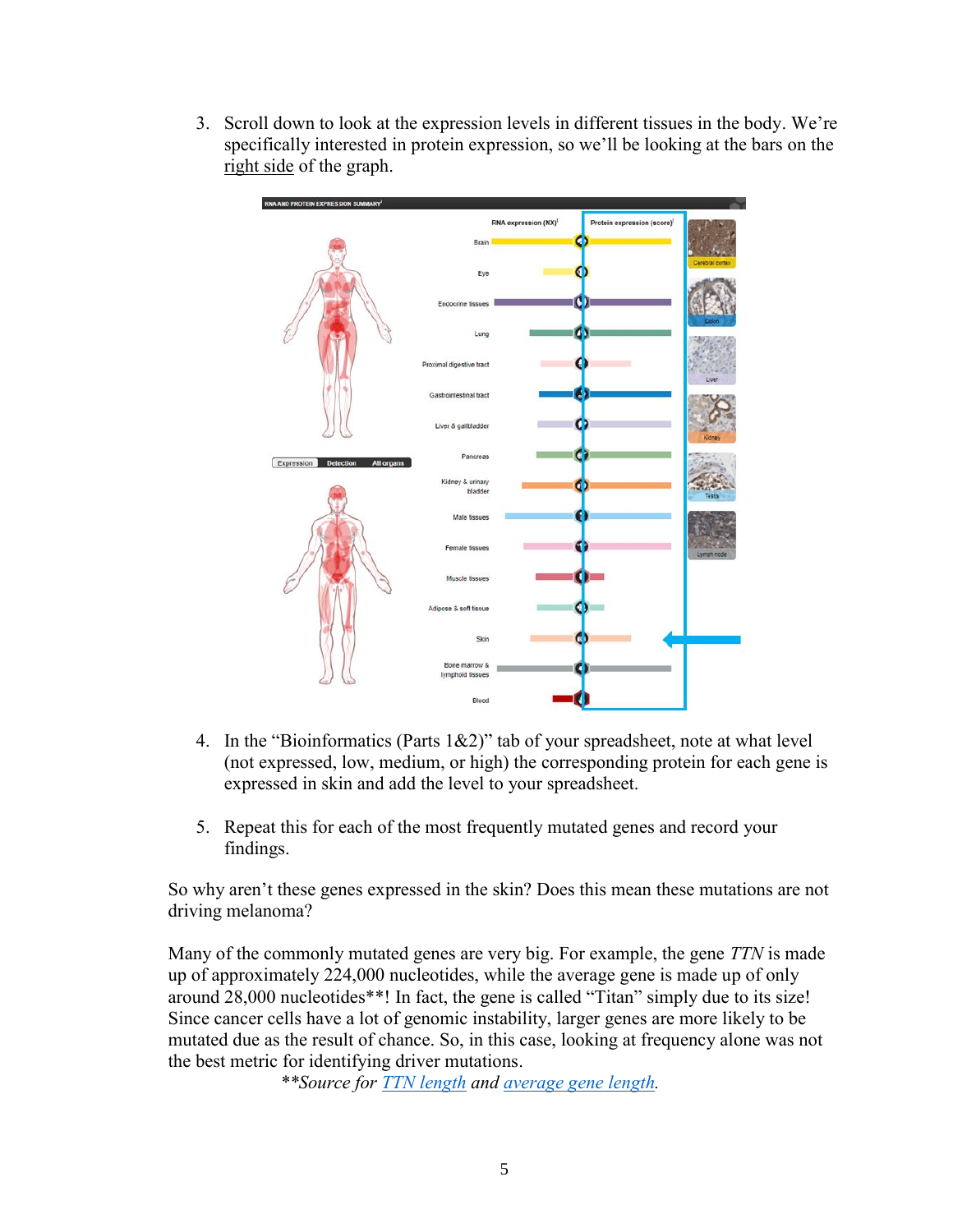# Part 3. What mutations are driving melanoma in our patients?

We need a new approach. We can identify genes that are likely driving melanoma by thinking about the function of the proteins that each gene codes for. For example, *BRAF*  produces a protein which helps our cells to grow and divide. Since cancer involves uncontrolled cell division, *BRAF* could be driving melanoma in some of our patients. Another example is *NRAS*, which also codes for a protein involved in growth and cell division.

In fact, both *BRAF* and *NRAS* are known as *oncogenes* frequently driving melanoma. When *BRAF* or *NRAS* (or other oncogenes) are mutated, they can speed up cell growth and cause tumors to develop. To learn more about oncogenes and other types of mutations in cancer, you can watch this [video from HHMI.](https://www.biointeractive.org/classroom-resources/mutations-cancer)

- 1. Navigate to the "Bioinformatics (Part 3)" tab of your spreadsheet, which contains a table with headers of the commonly mutated drivers of melanoma, *BRAF* and *NRAS*.
- 2. Return to our specific melanoma [study in cBioPortal.](https://www.cbioportal.org/study/summary?id=skcm_broad_dfarber) Now we will look specifically at the genetics of the 25 patients included in this study.
- 3. Search for the gene names by typing both names into the search bar on the top right corner of the page and then hit "Query."



4. On the search results page, navigate to the "Mutations" tab. Record the patient ID numbers (patients have been deidentified and given numbers instead of including their names) for the patients that have a mutation in either of the driver genes *BRAF* and *NRAS* in the table on the "Bioinformatics (Part 3)" tab of your spreadsheet. You can use the gene name buttons on the left to toggle between the two genes.

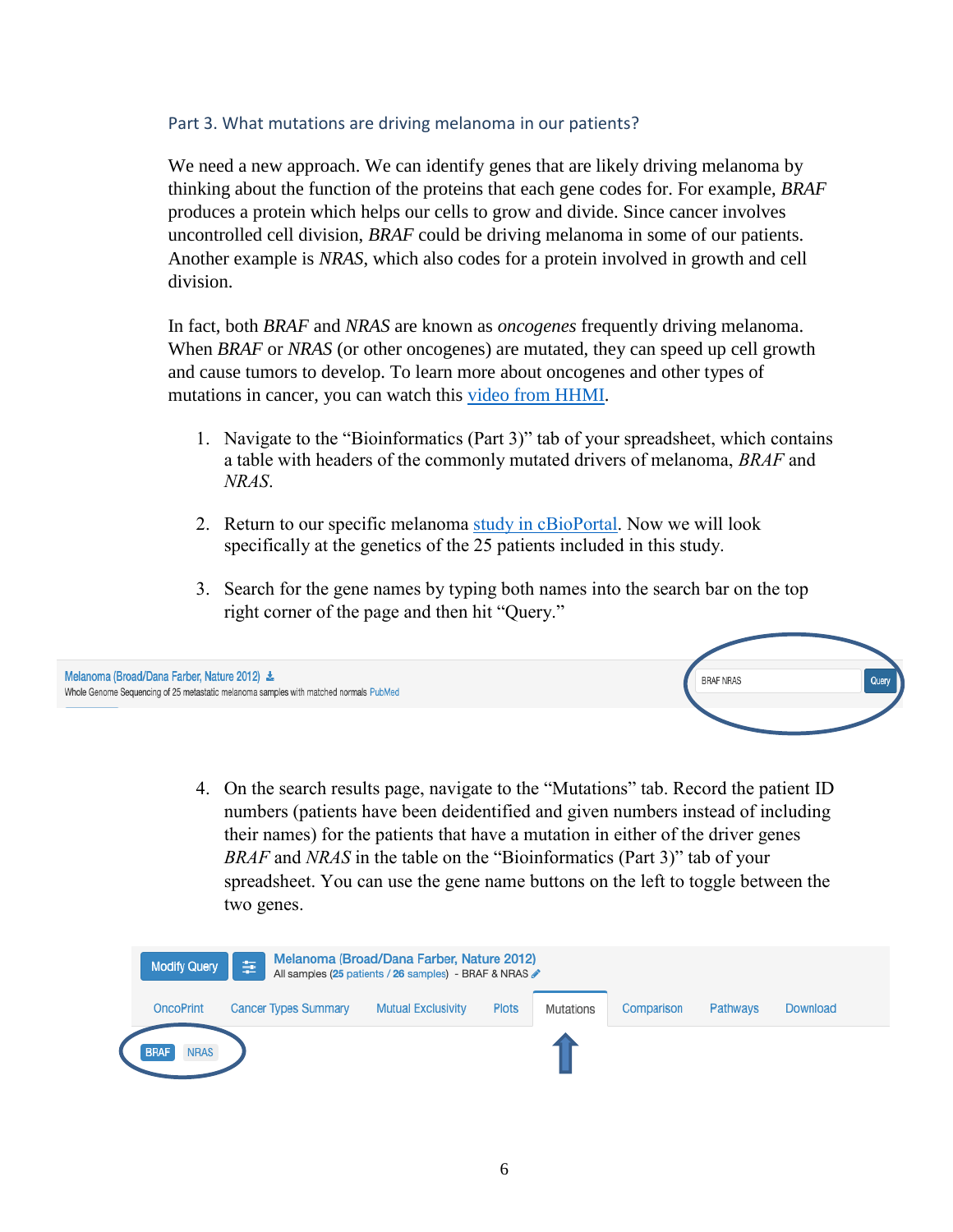5. You should now have two lists of patients, one with *BRAF* mutations and one with *NRAS* mutations.

# **Conclusions**

Now we know what genes are frequently driving the progression of melanoma and which patients have each of these driver mutations. Next, let's think about our overall study goal – to find effective treatments to help the patients with these tumors. Our mouse research team will be testing two different therapies on each of the tumors isolated from 10 of these patients identified by the clinical research team.

Based on the genomics data we have just gathered about the study participants, we can make some predictions about the responses to treatments.

- What predications can we make about the responses of each group to each treatment based on this genomic data? Will the patients with the same driver mutations respond to the same treatments? Why or why not?
- What other information would you want to know to more accurately make a prediction of treatment response?

Awesome work! Our bioinformatics team really made a lot of research progress. We learned the types of jobs we could have on bioinformatics research teams, which range from different education paths and different skills. We also learned how to explore the genetics of specific patients by looking for driver mutations present in their tumors by navigating a real cancer database, the cBioPortal. You also learned how to correlate your findings with an independent line of evidence and narrow down possible driver mutations using the Human Protein Atlas database.

Reminder: Don't forget to check out the conclusions tab of your spreadsheet! Once you complete all three lab segments, you can see a summary of your combined work.

# **Extension into Ethics**

Do genetics determine everything? Once a person gets their DNA sequenced, can others exploit this information? How will it be kept confidential?

Genetic testing is becoming more and more frequently used. For some people, like those in our research study, identifying variations in DNA sequence can be important for finding successful medical treatments. However, some individuals use direct-to-consumer genetic testing as a way to better understand their ancestry or find biological relatives. With the explosion of genetic testing companies over the last several years and increased access to these services, it's important to consider the ethical implications including how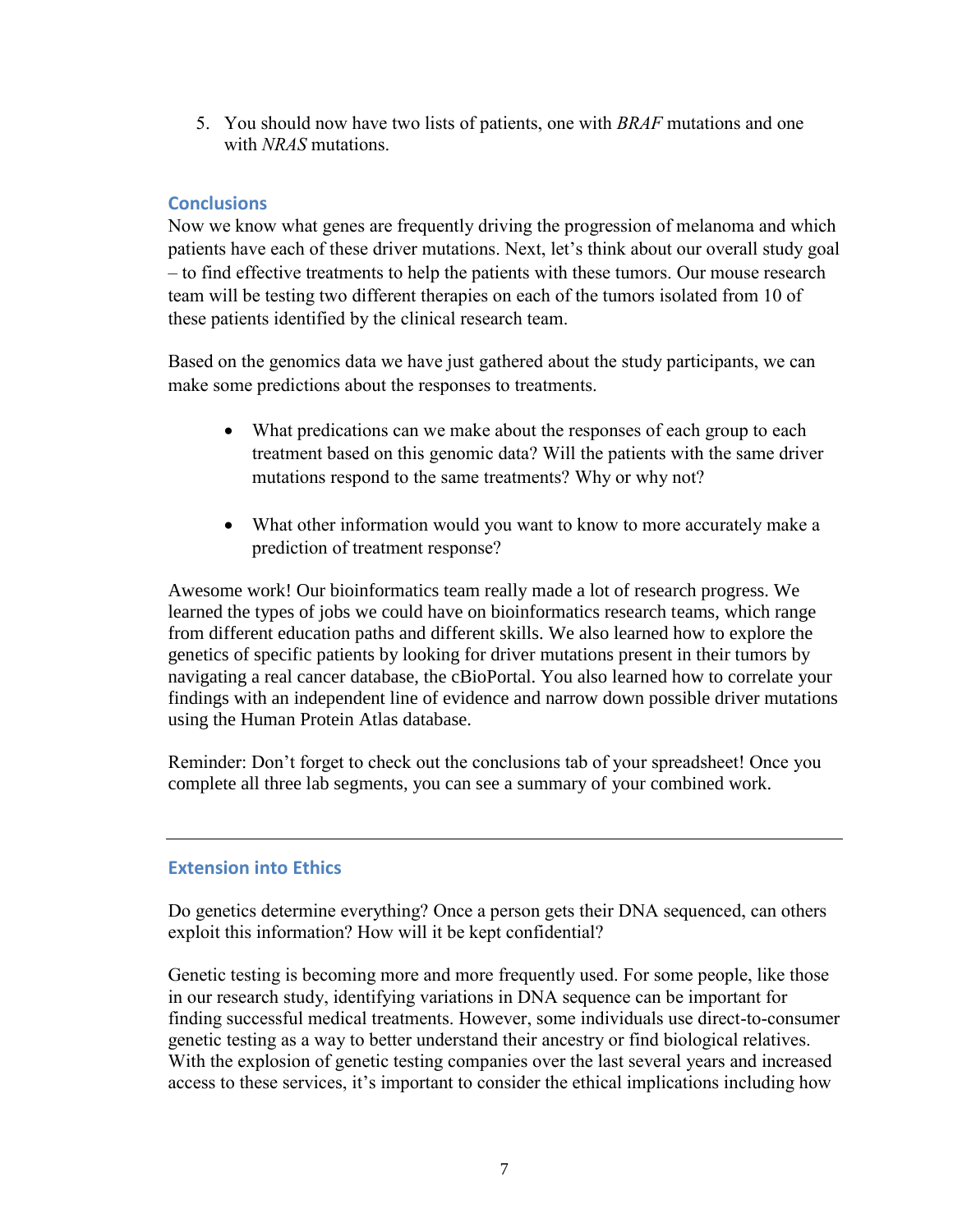this potentially sensitive information will be kept confidential as well as how to educate individuals on what the knowledge of their DNA sequence really means to their health.

Links to articles about genomics and ethics:

[Genetic Information Non-discrimination Act of 2008](https://www.genome.gov/about-genomics/policy-issues/Genetic-Discrimination) [Informed Consent for Genomic Research](https://www.genome.gov/about-genomics/policy-issues/Informed-Consent)

#### Case study 1: Megumi the data analyst

Megumi is a data analyst for a research lab that uses genomic data from hundreds of patients with a specific degenerative disease. At a scientific conference, Megumi meets a member of a collaborating lab who is interested in mining the genomic data samples Megumi studies for new gene variants potentially associated with a related, often cooccurring disease. Megumi hesitates and then remembers that all the identifying information about the patients, their names, ages, *etc.*, has been removed from the genomic sequences. Megumi does not see a problem with sharing the data with the collaborator.

#### *Questions to Consider:*

- Do you think that it is okay for Megumi to share the DNA sequences with her collaborator since the identifying information from the patients has been removed?
- What else should Megumi consider when making this decision?

# Case study 2: Clyde the IT specialist

Clyde is a 24-year-old IT specialist with a large extended family. Over the last ten years, three of his aunts and uncles on his father's side have been diagnosed with pancreatic cancer that is difficult to treat. Clyde's father does not have cancer. Clyde's family doctor recommends at a routine physical examination that he go for genetic testing to see if he carries any gene variants associated with this cancer. The results of the genetic testing are mailed to his house and indicate that Clyde does indeed have an inherited variation in a gene increasing his risk for pancreatic cancer. Ever since he received his test results in the mail, Clyde has not been able to sleep and has been up all night worrying that he may get pancreatic cancer.

# *Questions to Consider:*

- Who should Clyde talk to about his results?
- What other things can Clyde do to process this news?
- Do you think that, because he has a gene variant associated with pancreatic cancer, Clyde will definitely get cancer?

# Case study 3: Cecile the postdoctoral researcher

Cecile is a postdoctoral researcher and for her birthday this year, her mother got her a direct-to-consumer genetic testing kit so she can learn about her ancestry as well as about her health. The test will provide information such as risk for conditions such as diabetes, heart disease, and cancer based on DNA sequence data. Cecile hesitates to use the kit